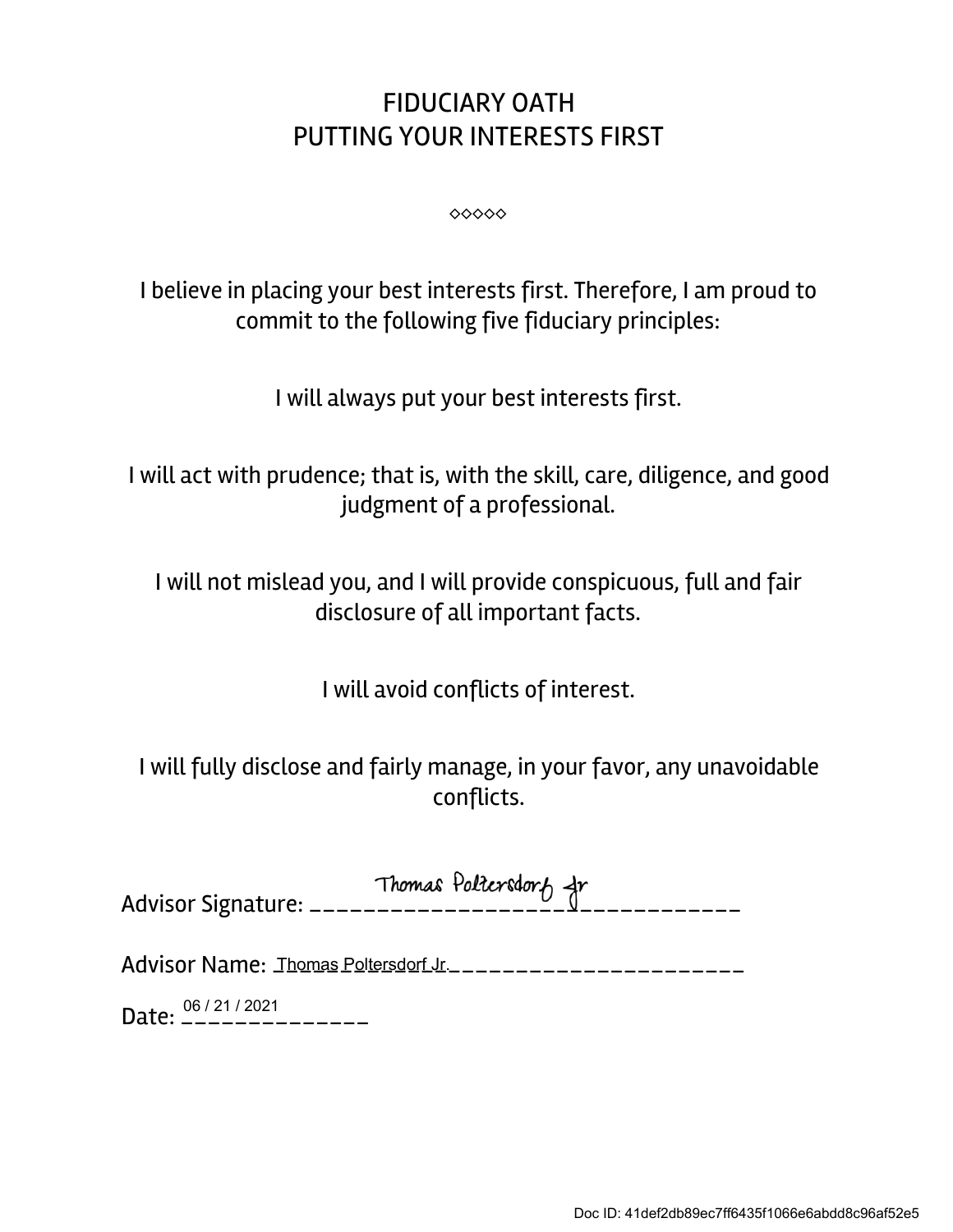## FEE-ONLY AGREEMENT

The definition of "fee-only" under NAPFA and the CFP Board is straightforward - if you can earn a commission by selling something in the financial services industry, you must disclose the commission and therefore cannot be fee-only. Any act of holding out as a fee-only advisor while ANY commissions are coming in constitutes a violation. NAPFA has allowed a 12-month transition, but the CFP Board does not.

Notably, the CFP Board expands this definition to include even the ability to earn a commission, including through a related party. So having a "separate" insurance agency relationship to which clients could be cross-referred, or a relationship with a broker-dealer, violates the fee-only requirement. Holding an insurance license is permitted as a fee-only advisor - as some states actually require an insurance license even just to give insurance advice - but being appointed with an insurance company to sell their products would violate the fee-only requirements. XYPN adopts the CFP definition of "fee-only."

Short term side hustle of real estate / insurance sales may seem attractive, but as Michael Kitces always reminds us: "never make long-term decisions based on short-term cash flow needs". If you need to work on a commissioned basis before making the transition to fee-only advising and XYPN that is your choice, but to be a member of XYPN and a fee-only advisor, the commissions have to end. Even just selling the rare one policy every few years is still a violation of being fee-only.

We at XYPN allow members to transition to fee-only, recognizing that some people may have had insurance or other commission-based relationships in the past, and that it takes time to transition. We allow for a 12 month transition.

## **As such, upon joining XYPN, Members:**

- 1) Must not sell any new products immediately as of joining (member requirement)
- 2) Must eliminate all trails within 12 months (member requirement)
- 3) Must not hold out as fee-only at ANY POINT (including during the 12 month period) while still receiving trails
- 4) Cannot be listed on the XYPN website as an XYPN advisor while still receiving ANY trails

If you decide to sell real estate or insurance during your tenure with XYPN, you will need to leave XYPN, NAPFA and notify the CFP Board. If you're under a 12 month contract with us, you agree to buyout the remaining portion of the contract.

Advisor Signature: \_\_\_\_\_\_\_\_\_\_\_\_\_\_\_\_\_\_\_\_\_\_\_\_\_\_\_ Date: \_\_\_\_\_\_\_\_\_\_\_\_\_\_\_\_\_\_\_\_\_\_\_\_\_

06 / 21 / 2021